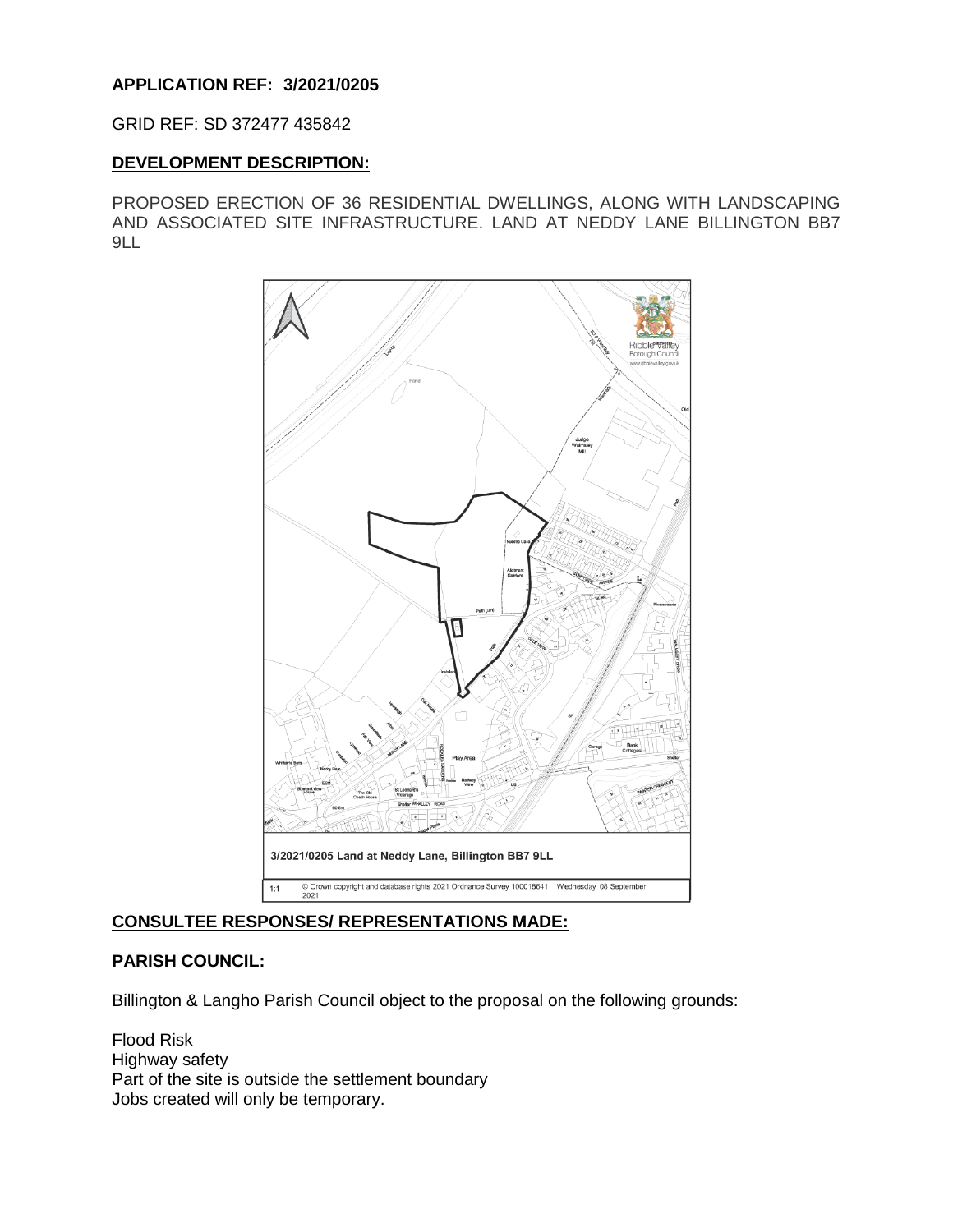# **ENVIRONMENT DIRECTORATE (COUNTY SURVEYOR):**

LCC Highways raised no objections in principle to the scheme but have suggested technical conditions to address some outstanding issues.

## **ENVIRONMENT AGENCY:**

In the absence of an acceptable flood risk assessment (FRA) the EA object to this application and recommend that planning permission is refused. They have provided detailed advice to the applicant as to how to overcome this objection.

In summary, the applicant is required to provide clarification on compensatory storage for flood water to ensure that it is satisfactory for the lifetime of the development. As well as some clarity on proposed boundary treatments, finished floor levels and consideration of climate change.

Following these comments, the applicant has submitted amended details which incorporates an additional area of open land for compensatory storage. The EA has been reconsulted but at the time of writing this report no further comments have been received from them.

# **LEAD LOCAL FLOOD AUTHORITY (LLFA)**

The Lead Local Flood Authority has no objection to the proposed development, subject to the inclusion of conditions.

## **UNITED UTILITIES:**

No objections. UU recommend that conditions are imposed in relation to drainage and have also advised that part of the site includes land within UU's ownership. They have requested that the developer continues to engage with them with regard to works that may affect their infrastructure.

### **LCC CONTRIBUTIONS:**

In their consultation response of  $9<sup>th</sup>$  March 2021 LCC education requested the following contributions towards school places.

Due to a current adequate supply of primary places LCC are not seeking any contribution towards this.

They seek a contribution towards 3 secondary school places. £23,061.75 x 3 places = £69,185.25

# **LANCASHIRE FIRE AND RESCUE:**

It should be ensured that the scheme fully meets all the requirements of Building Regulations Approved Document B, Part B5 'Access and facilities for the Fire Service'. Land at Neddy Lane, Billington, BB7 9LL If Document B, Part B5 cannot be fully complied with then, in certain circumstances, the installation of a residential sprinkler system may be used as a compensatory feature, but professional advice should be sought in such cases.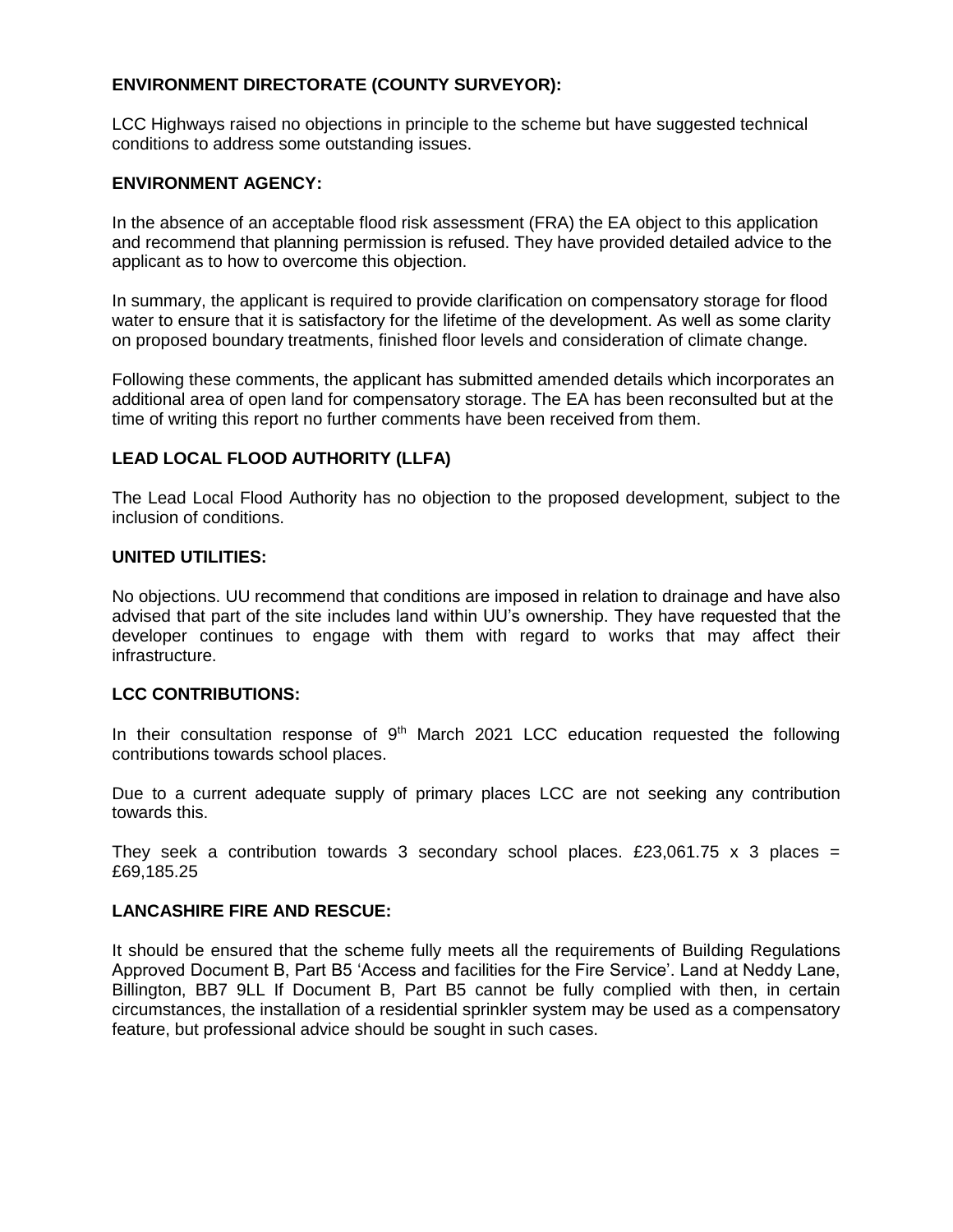# **ADDITIONAL REPRESENTATIONS:**

Letters of representation have been received from 15 addresses objecting to the application on the following grounds:

- Loss of a greenfield site.
- Inadequate local infrastructure, schools doctors etc.
- The plans do not accurately show the relationship between existing dwellings and the new development.
- Trees are not accurately shown.
- The watercourse should be maintained
- Detrimental impact on wildlife
- Flood risk
- Poor access to Whalley Road, excessive on street parking
- Disruption during construction / Devaluation of property

# 1. **Site Description and Surrounding Area**

- 1.1 The application relates to a greenfield area of land 1.8 Hectares in size. The site is located in Billington and the extent of the area to be developed is a committed housing site within the settlement boundary. An area to the west and a separate parcel to the West in included in the red edge to provide a SUDS pond and compensatory flood water storage area.
- 1.2 The site is to the West of Dale View and is adjoined by residential development to the East and South which is a mix of modern and older properties. To the North and West are open fields.
- 1.3 A public right of way skirts the southern boundary of the site and also crosses the centre of it.

# 2. **Proposed Development for which consent is sought**

- 2.1 The application seeks full planning permission for 36 dwellings, which comprises the following mix of accommodation.
	- $\circ$  26no. dwellings comprising 17no. four bedroom properties and 9no. three bedroom properties (Private market sale).
	- $\circ$  2no. two bedroom bungalows, (Affordable Housing, over 55s, made available for shared ownership).
	- $\circ$  8no. one bedroom maisonette apartments (Affordable Housing, made available for affordable rent).
- 2.2 The submitted layout proposes that the vehicular access to the site will be an extension of Dale View which is a modern development accessed directly off Whalley Road. There will also be pedestrian links to the site via the existing footpath network to the South.
- 2.3 The development will be arranged around a central spine road which leads to courtyard parking for the apartments and bungalows to the North of the site and 3 cul-de-sacs which terminate towards the Western boundaries. A SUDS attenuation pond is located to the West with an area of informal open space around it.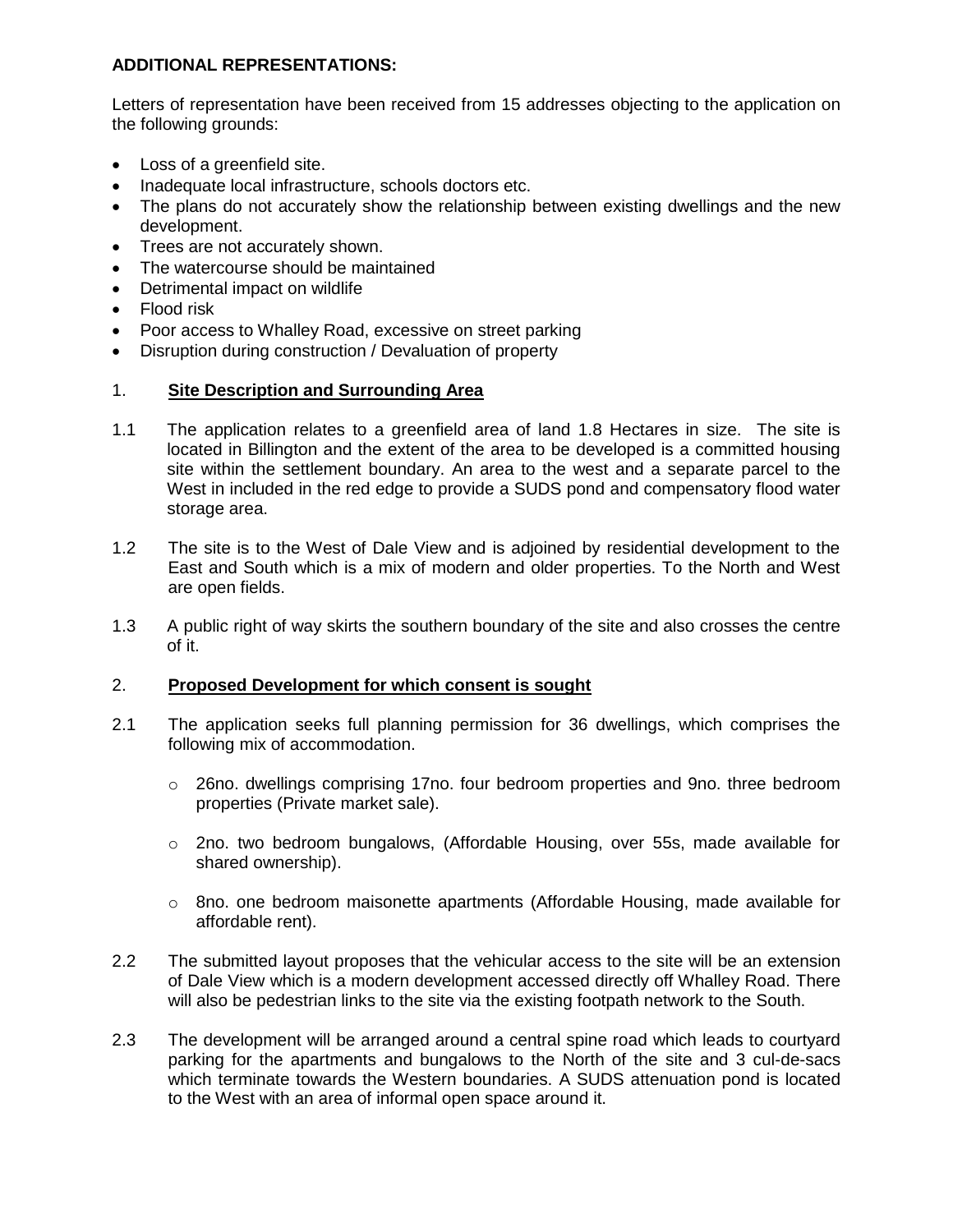2.4 The submitted details propose that 30% (rounded down to the nearest unit) of the housing to be provided on site will be affordable in accordance with Policy H3 of the adopted Core Strategy.

## 3. **Relevant Planning History**

## **3/2017/0133**

The erection of 41 dwellings and associated works. (Approved)

## 4. **Relevant Policies**

## **Ribble Valley Core Strategy**

Policy DS1: Development Strategy Policy DS2: Sustainable Development Policy EN4: Biodiversity and Geodiversity Policy DMG1: General Considerations Policy DMG2: Strategic Considerations Policy DMG3: Transport and Mobility Policy DME2: Landscape and Townscape Protection Policy DME3: Site and Species Protection and Conservation Policy H1: Housing Provision Policy H2: Housing Balance Policy H3: Affordable Housing Policy DME6: Water Management Policy DMH1: Affordable Housing Criteria Policy DMB4: Open Space Provision

National Planning Policy Framework (NPPF) National Planning Practice Guidance (NPPG) Technical Guidance to National Planning Policy Framework

# 5. **Assessment of Proposed Development**

## 5.1 Principle of Development:

5.1.1 The application is for the construction of 36 new dwellings. The majority of the site lies within the settlement boundary of Billington and is identified as a committed housing site under policy DS1 of the Housing and Economic Development DPD, adopted in October 2019. Despite reference being made to objectors to this being a greenbelt site, it does not lie within the greenbelt boundary. It is noted that there was a previous consent 3/2017/0133 for 41 dwellings which remained extant until November 2020. The site outlined in the submission is slightly larger than that covered by policy DS1 and the previous consent in that it now includes an area to the West adjoining the site and another parcel further West both of which are within open countryside. Policies DMG2 and DMH3 seek to direct development away from the open countryside except in certain limited circumstances. It is noted that the area of the site which is not part of the committed housing site is within flood zone 3 and therefore is proposed to be a SUDS pond and the separate area is part of the compensatory storage in the event of flooding. The new dwellings are contained within the extent of the boundaries of the previous approval and the allocated housing site. The proposal results in some incursion into open countryside by including some areas of land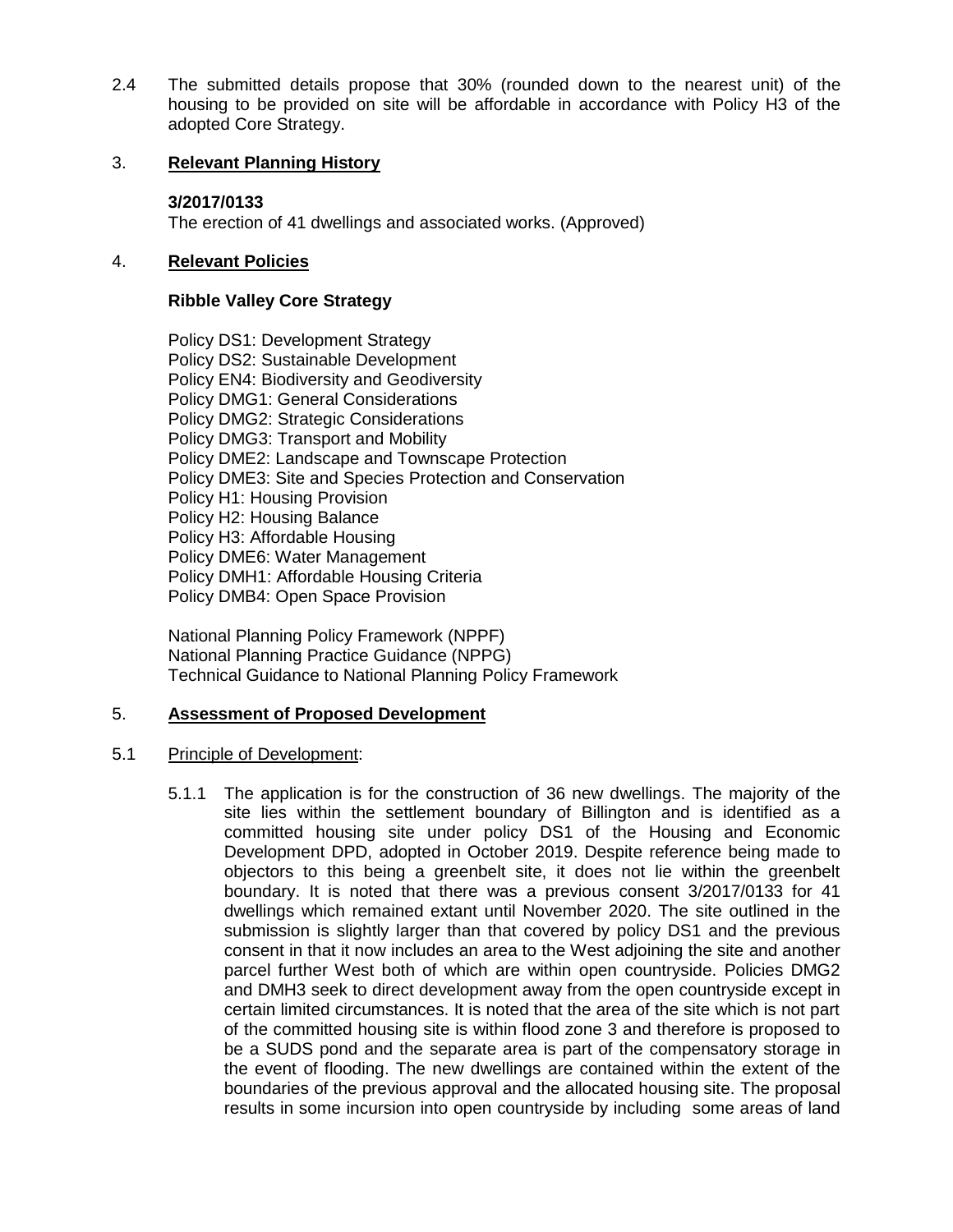within the red edge to deal with drainage and flood risk matters which is due to the EA flood zones being amended since the previous approval. This isdiscussed further in the report. However as this will improve the situation with regard to flood risk, these areas of open countryside will remain undeveloped and taking into consideration that the developed part of the site is an allocated housing site it is not considered that the proposal wouldconflict with the aims of policy DMG2 and DMH3 which is to direct development towards settlement boundaries and will allow this housing supply to be brought forward in a sustainable location. As such it is considered that in this case the principle of development is acceptable.

## 5.2 Impact upon Residential Amenity:

- 5.2.1 The 36 dwellings proposed are a mix of two storey 3 and 4 bed houses, a block of apartments and a pair of semi-detached one storey bungalows which are arranged around a central spine road. The site is bounded to the East and South by existing residential development and to the North and West is open countryside.
- 5.2.2 The proposed dwellings are arranged as such that they will maintain adequate facing distances to the existing surrounding dwellings with existing vegetation providing a buffer to those properties on Dale View. There are rows of terraced dwellings on Longworth Road and Sunnyside Avenue whose front and rear elevations are at 90 degrees to the site with a garage court in between them and the site. There is a single detached dwelling on Sunnyside Avenue whose rear elevation will look towards the car park for the apartment block. Additional hedge planting is also proposed to these boundaries. Concerns have been raised by neighbours that some existing dwellings have been extended and this is not reflected on the site plan. This is noted however notwithstanding this it is still considered that the relationship to existing properties is acceptable.
- 5.2.3 The relationship between the new dwellings is also considered adequate with the new dwellings arranged so that there is no direct overlooking from habitable room windows and 1.8 metre boundary treatment proposed to the majority of rear garden boundaries. It is noted that lower boundary treatments in the form of post and rail fences are provided between some gardens and this raises a concern with regard to privacy between gardens and the future occupants may wish to erect higher boundary treatment. However, the EA has commented that boarded fences may prevent the free flow of water and the developer has been asked to clarify this point as further conditions may be required to specify boundary treatments.

### 5.3 Design, Layout and Visual Amenity:

5.3.1 It should be noted that permission has previously been granted for the residential development on this site and the principle is established. The scheme presented consists of a mixture of two storey dwellings, bungalows and an apartment block from the Redrow "heritage collection" which will be constructed using a mixture of brick, render and wood with brown or grey roof tiles. It will be in keeping with the nearby modern development on Dale View and it is acknowledged that the is a variety of building styles in the vicinity. The number of dwellings has been reduced from the 41 previously approved to 36 and incorporates areas of landscaping which will give a more spacious feel to the development than that previously approved.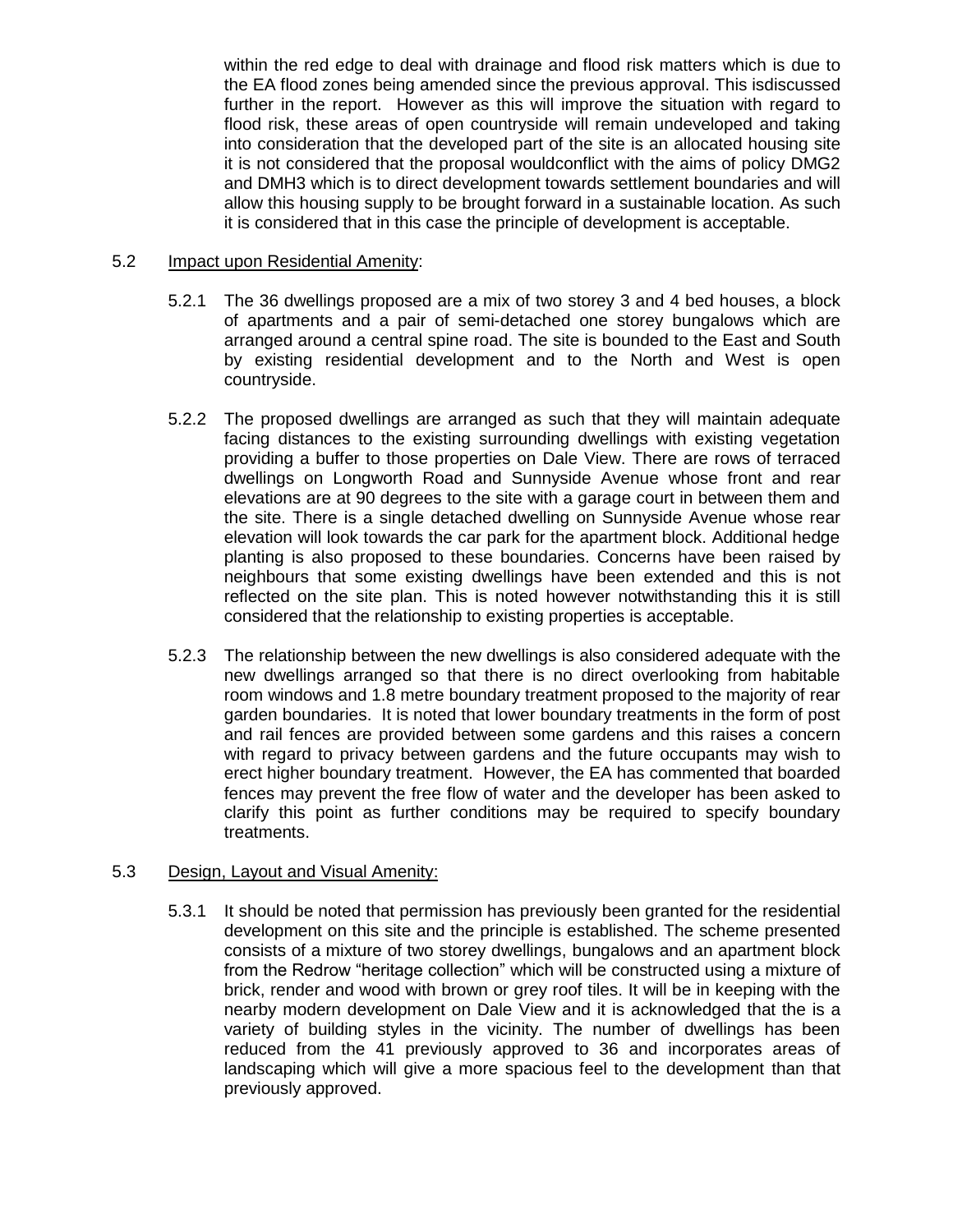5.3.2 The layout of the scheme will be located around a central spine road and includes dual aspect properties which take advantage of the views over open countryside and landscaped areas. The proposed layout shows fairly low-density development closer to the open land and the higher density to the East of the site. The apartment block nearer to the existing terraced dwellings will reflect the existing urban grain and not appear unduly obtrusive in long distance views.

## 5.4 Highway Safety and Accessibility:

5.4.1 The Highways Development Control Officer has raised no objection to the principle of the development but has some concerns in respect of a number of issues which they suggested could be addressed with suitable conditions or further submissions. These concerns relate to the following:

In addition to the plans presented some off-site highway works are required at the new junction to be formed with Dale View and some improvements to the local bus stop infrastructure to aid the sustainability of development.

Whilst the development is in walking distance of a local high school not all the school aged pupils may be eligible to attend the faith school

There will need to be some additional traffic calming measures built into the junction with Dale View these are expected to be along the lines of a junction table and other similar measures on the approaches to the junction.

All the footways within the site will need to be adjacent to the carriageway

The Public Rights of Way across the site may need to be altered

United Utilities will need to be consulted to ensure that all vehicles that are likely to require access to the pumping station can be accommodated, this may require the provision of some off-street parking.

5.4.2 The strong concerns raised by near residents with regards to the access to the site have been considered however in order for a development to be refused on highway safety grounds the impacts must be severe and, in this case, the professional advice of LCC highway engineers is that the proposal is acceptable in principle subject to the conditions suggested.

# 5.5 Landscape/Ecology:

- 5.5.1 The application is accompanied by an arboricultural impact assessment which identifies those trees to be retained. Conditions shall be imposed to ensure that trees shall be protected during the construction. Some neighbours have advised that there are trees within their gardens that are closer to the site than shown and they are concerned that they will not be adequately protected. This can be addressed through a condition that tree protection to BS5837 is installed to the satisfaction of the local planning authority.
- 5.5.2 The existing agricultural field is unlikely to provide very high value habitat. A detailed landscaping scheme shows that there will be additional hedgerow planted throughout the site as well as landscaped areas and tree planting. This will provide a buffer to surrounding development and also enhancements to biodiversity through the provision of additional wildlife corridors. Bat and bird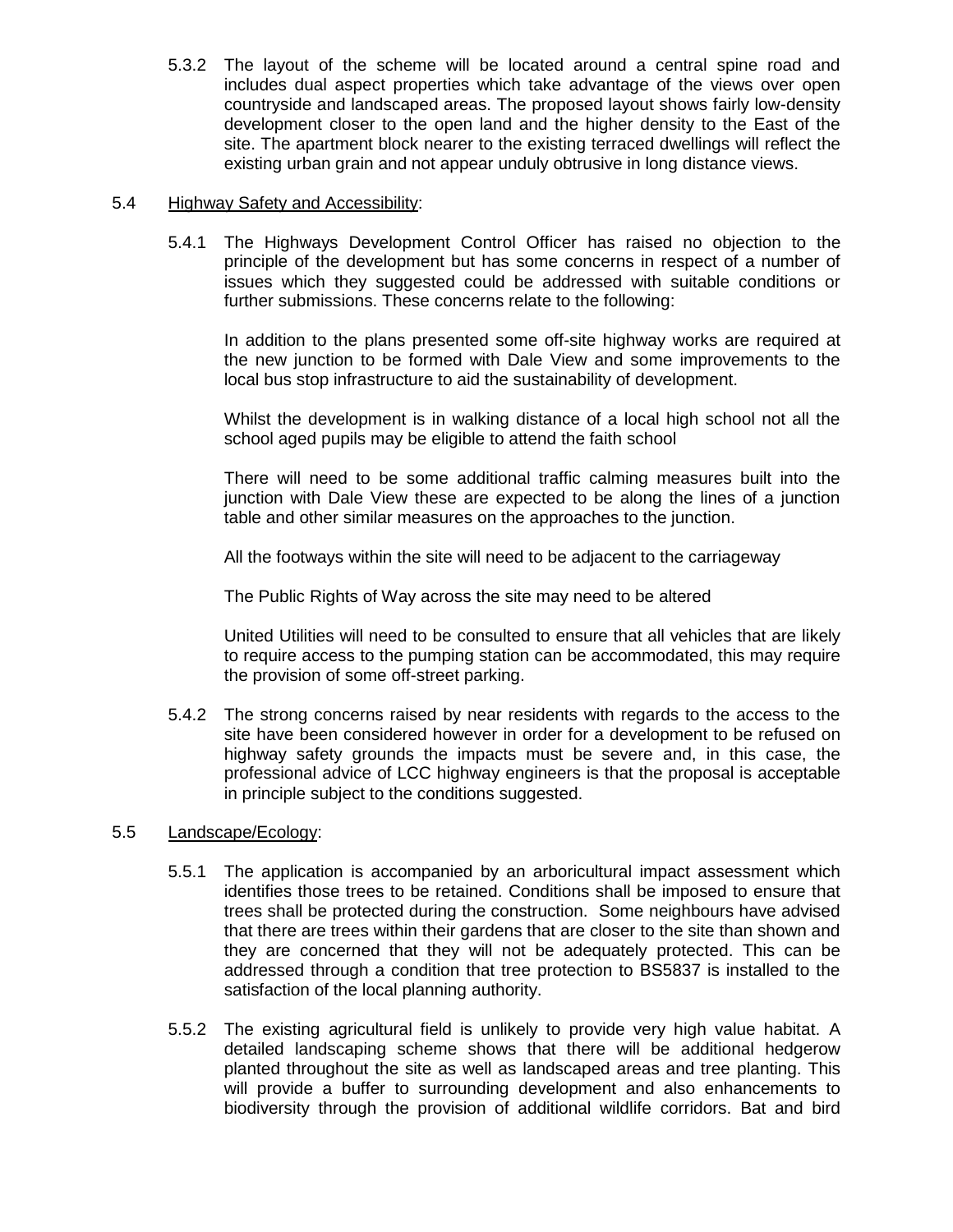boxes should also be integrated within the dwellings. These measures will improve opportunities for nesting and roosting.

5.5.3 There is a culverted watercourse within the site boundaries and some local residents have raised concerns with regards to its damage. Whilst damage to private property is a civil matter, this has been raised with the developer who has given assurances that they will address the concerns and revert to the landowner accordingly

## 5.6 Affordable Housing Provision:

5.6.1 The applicant has submitted a commitment to meet the Core Strategy requirements in relation to overall housing mix and affordable housing provision on site, 30% of 36 units equates to 10.8 dwellings and 10 units are offered as affordable housing. This is compliant with Core Strategy Policy H3 in terms of the level of affordable housing offer. The applicant has engaged in discussions with RVBCs housing officer with respect to the mix and as a result the affordable housing offer is divided into 8 affordable rent units and 2 bungalow units restricted to affordable over 55s accommodation. This offer of less than 15% older persons accommodation has been agreed taking into consideration the particular housing need in this area, where there is an evidenced need for more affordable rented accommodation and less demand for older persons accommodation. As such all 8 of the units within the apartment block will be offered as affordable rented units and in this particular location this mix is considered appropriate. The proposal is therefore considered to accord with policy DMH1.

## 5.7 Flood Risk and Drainage:

- 5.7.1 It is acknowledged that the site lies close to areas at a high risk of flooding and the surrounding area has been impacted by recent flooding events. Whilst the planning process cannot be used to require a developer to deal with existing issues it must be ensured that a development does not increase flood risk elsewhere. Consideration must also be given to the fact that this is currently an open field and when developed proper drainage systems will be put in place.
- 5.7.2 At the time of writing this report, the Environment Agency have objected to the proposal within their consultation response of 21<sup>st</sup> April 2021 due to an inadequate flood risk assessment. On 27<sup>th</sup> August 2021 the applicant submitted further information to address the detailed comments with regard to flood risk. The site area has been slightly amended to allow for additional compensatory storage and the Flood Risk Assessment (FRA) and other supporting information updated to address the concerns. The EA have been reconsulted but at the time of writing this report have provided no further comment or confirmation that they have removed this objection. Members are respectfully requested to note the additional information and if otherwise satisfied with the officer's recommendation it is requested that the decision is deferred and delegated to the Director of Economic Development and Planning for approval, subject to the removal of the Environment Agency's objection and recommended conditions being imposed.
- 5.7.3 The Local Lead Flood Authority have advised that they have no objection to the proposal subject to the imposition of conditions. These are included below but may need to be amended to reflect the EA's comments.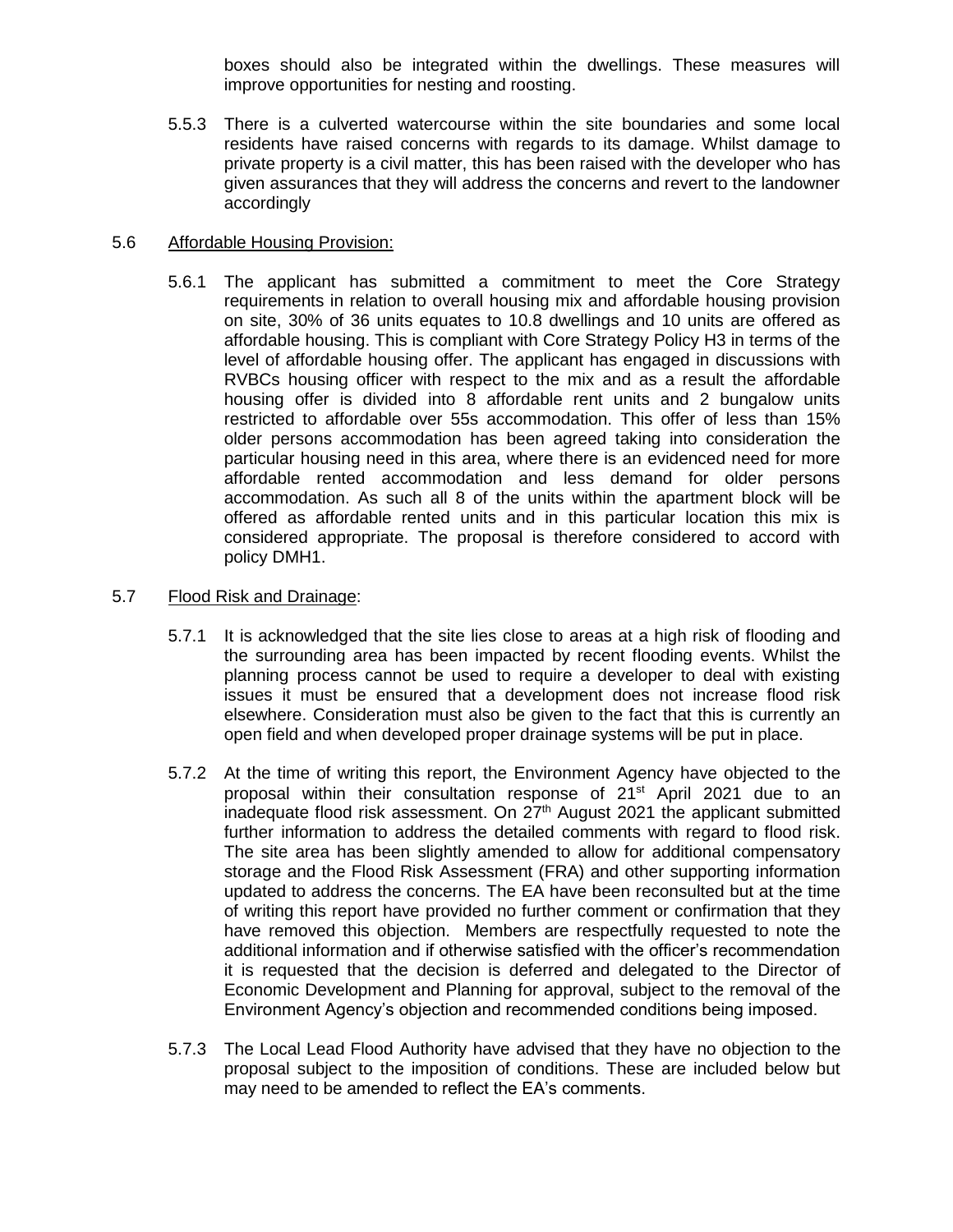## 5.8 Financial contributions.

5.8.1 The proposed development does not include any areas of public open space and a contribution towards off site recreation will be required of £216.90 per occupant based on the following occupancy rate.

1 bed unit 1.3 people  $\text{\pounds}281.97 \times 8 = \text{\pounds}2,255,76$ 2 bed unit 1.8 people £390.42 x 2 = £780.84 3 bed unit 2.5 people £542.25 x 9 = £4880.25 4 bed unit 3.1 people ££672.39 x 17 = £11,430.63 5 + bed unit 3.5 people

Total £19,347.48

5.8.2 LCC education have requested a contribution towards 3 secondary school places. £23,061.75 x 3 places = £69,185.25

# 6. **Observations/Consideration of Matters Raised/Conclusion**

- 6.1 The material planning issues raised by the objectors have been discussed within the body of the report. Matters such as temporary disruption during construction and devaluation of property are not planning considerations and therefore not a reason to refuse an application. Contributions are sought where appropriate towards education, recreation and affordable housing and suitable planning conditions imposed to ensure that the development is acceptable in planning terms.
- 6.2 For the reasons outlined above the proposed development is considered to be in accordance with the main aims and objectives of the adopted development plan and do not consider that there are any significant material reasons that would warrant the refusal to grant conditional planning permission subject to a section 106 agreement and the removal of the objection of the Environment Agency following revised flood risk information.

RECOMMENDATION: That the application be DEFERRED and DELEGATED to the Director of Economic Development and Planning for approval following the confirmation that the objection of the Environment Agency is removed and subject to any additional conditions recommended by them and the satisfactory completion of a Legal Agreement, within 3 months from the date of this Committee meeting or delegated to the Director of Economic Development and Planning in conjunction with the Chairperson and Vice Chairperson of Planning and Development Committee should exceptional circumstances exist beyond the period of 3 months and subject to the following conditions:

1. The development hereby permitted shall be commenced before the expiration of three years from the date of this permission.

REASON: Required to be imposed pursuant to Section 51 of the Planning and Compulsory Purchasing Act 2004.

2. Unless explicitly required by condition within this consent, the development hereby permitted shall be carried out in complete accordance with the proposals as detailed on drawings:

# *Approved Plans*

Location Plan 4441-LP-001 Redrow Homes Detailed Site Layout 4441-DSL-001 Redrow Homes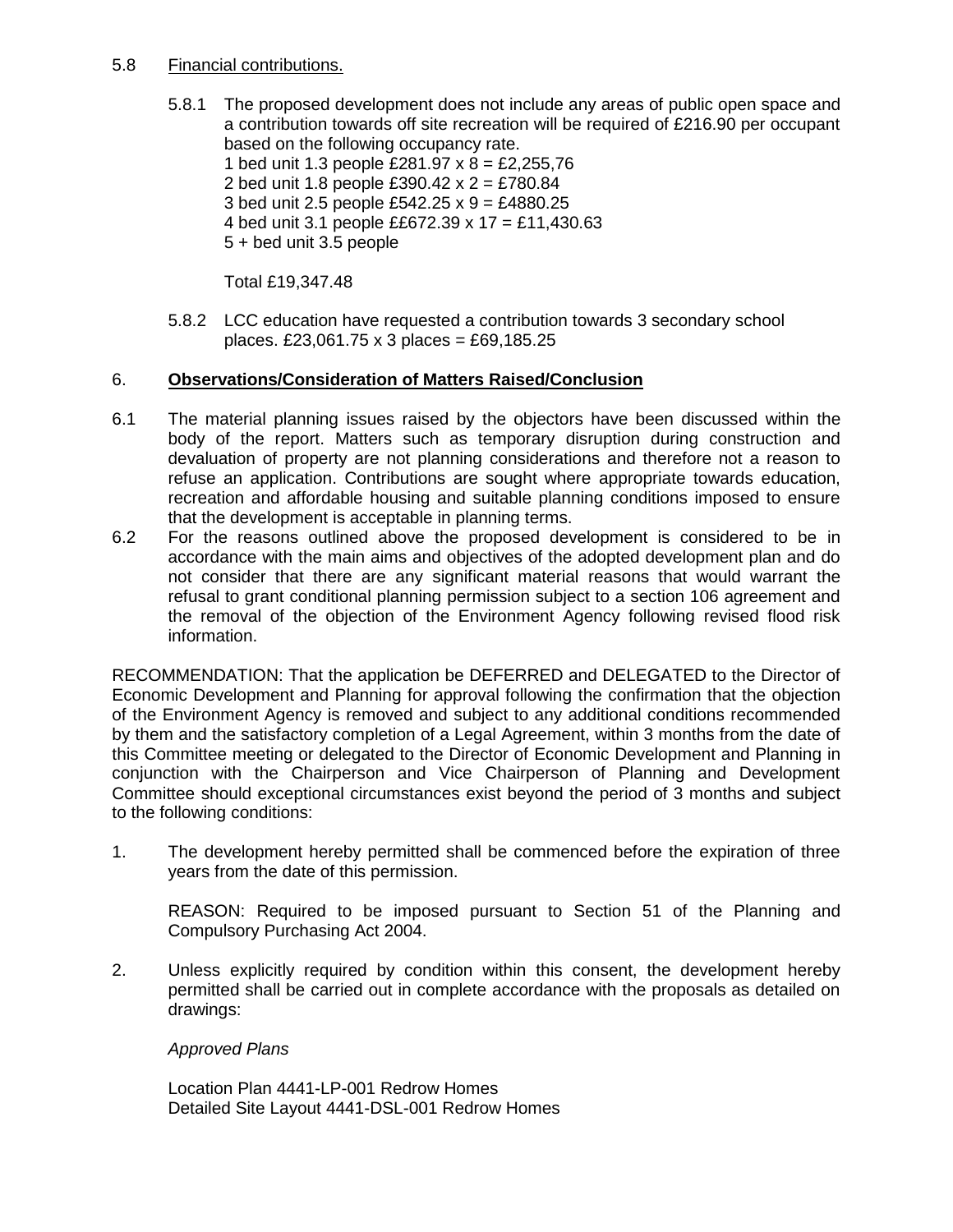Affordable Homes Layout 4441-AFH-001 Redrow Homes Street Scene 4441-SS-01 Redrow Homes Boundary Treatment Layout 4441-BTL-001 Redrow Homes Land Disposal Layout 4441-LDL-001 Redrow Homes Materials Layout 4441-ML-001 Redrow Homes Waste Management Layout 4441-WML-001 Redrow Homes Brick Screen Wall F-SD0806 Redrow Homes Close Boarded Screen Fence F-SD0906 Redrow Homes Knee Rail F-SD0902 Redrow Homes Post and Rail Fence F-SD0900 Redrow Homes Flood Risk and Drainage Strategy 20023\_ FRA Banners Gate Drainage Strategy Plan 20023 - DS01 - Rev C Banners Gate Drive Swept Path Analysis – Layout Plan 20023 - DSP-01 - Rev A Banners Gate Flood Routing Exceedance Plan 20023 - SK06 - Rev A Banners Gate Highway Longitudinal Sections Sheet 1 of 2 20023 - SK04 Banners Gate Highway Longitudinal Sections Sheet 2 of 2 20023 - SK05 Banners Gate Proposed Extents of Adoption Plan 20023 - SK01 - Rev A Banners Gate Schematic External Levels & Features Sheet 1 of 2 20023 - SK02 - Rev C Banners Gate Schematic External Levels & Features Sheet 2 of 2 20023 - SK03 - Rev B Banners Gate Schematic Flood Compensation 20023 - SK07 - Rev A Banners Gate Proposed Site Access Arrangement 3276-F01 Croft Landscape Proposals Sheet 1 of 2 6516.01 – Rev A Trevor Bridge Associates Landscape Proposals Sheet 2 of 2 6516.01 – Rev A Trevor Bridge Associates Topographical Land Survey Sheet 1 of 2 RH.TS.15 SurveyEng Topographical Land Survey Sheet 2 of 2 RH.TS.15 SurveyEng

#### *House types*

Hampstead Elevations EF-HAMP\_DM.1.0 Redrow Homes Hampstead Floor Plans EF-HAMP\_DM.1.0 Redrow Homes Hampstead Rendered Elevations EF-HAMP\_DM.1.0 Redrow Homes Hampstead Rendered Floor Plans EF-HAMP\_DM.1.0 Redrow Homes Bungalow Semi-Detached Jan 2021 Redrow Homes Harlech EF\_HARL\_DM.1 Redrow Homes Henley Elevations EF\_HENL\_DM.6 Redrow Homes Henley Floor Plans EF\_HENL\_DM.6 Redrow Homes Ledsham Elevations EF\_LEDH\_DM.1 Redrow Homes Ledsham Floor Plans EF\_LEDH\_DM.1 Redrow Homes Ledsham Rendered Elevations EF\_LEDH\_DM.1 Redrow Homes Oxford Lifestyle EF\_OXFOQ\_DM.4 Redrow Homes Shaftesbury Render EF\_SHAF\_DM.8 Redrow Homes The Weaver Block Elevations The Weaver 8 Block Redrow Homes The Weaver Block Floor Plans The Weaver 8 Block Redrow Homes Warwick EF\_WARW\_DM.6 Redrow Homes Single Garage Garage SGC\_002 Redrow Homes Twin Garage Garage DGT\_003 Redrow Homes

REASON: For the avoidance of doubt and to clarify which plans are relevant to the consent hereby approved.

3. The materials to be used on the external surfaces of the development as indicated within the approved details shall be implemented in accordance with the approved details.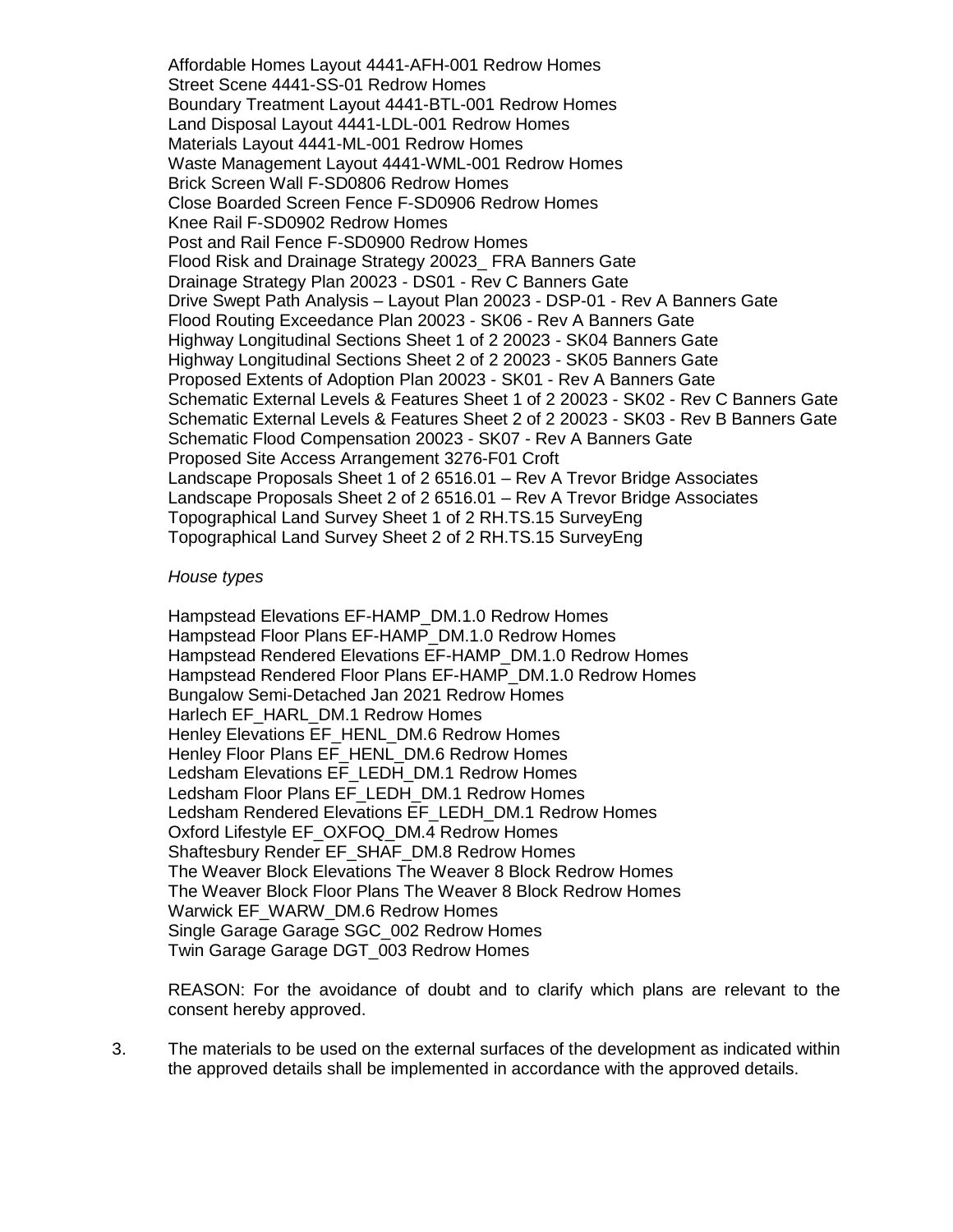REASON: In order that the Local Planning Authority may ensure that the materials to be used are appropriate to the locality and respond positively to the inherent character of the area.

## *Highways*

4. *Construction Management Plan (CMP).*

No development shall take place, including any works of demolition or site clearance, until a Construction Management Plan (CMP) or Construction Method Statement (CMS) has been submitted to, and approved in writing by the local planning authority. The approved plan / statement shall provide:

- 24 Hour emergency contact number;
- Details of the parking of vehicles of site operatives and visitors;
- Details of loading and unloading of plant and materials;
- Arrangements for turning of vehicles within the site;
- Swept path analysis showing access for the largest vehicles regularly accessing the site and measures to ensure adequate space is available and maintained, including any necessary temporary traffic management measures;
- Measures to protect vulnerable road users (pedestrians and cyclists);
- The erection and maintenance of security hoarding including decorative displays and facilities for public viewing, where appropriate;
- Wheel washing facilities;
- Measures to deal with dirt, debris, mud or loose material deposited on the highway as a result of construction;
- Measures to control the emission of dust and dirt during construction;
- Details of a scheme for recycling/disposing of waste resulting from demolition and construction works;
- Construction vehicle routing;
- Delivery, demolition and construction working hours.
	- The approved Construction Management Plan or Construction Method Statement shall be adhered to throughout the construction period for the development.

REASON: In the interests of the safe operation of the adopted highway during the demolition and construction phases.

*Note: Construction Management Plan. There must be no reversing into or from the live highway at any time all vehicles entering the site must do so in a forward gear and turn around in the site before exiting in a forward gear onto the operational public highway. There must be no storage of materials in the public highway at any time.* 

*There must be no standing or waiting of machinery or vehicles in the public highway at any time.* 

*Vehicles must only access the site using a designated vehicular access point.* 

*There must be no machinery operating over the highway at any time, this includes*  reference to loading/unloading operations all of which must be managed within the *confines of the site.* 

*A licence to erect hoardings adjacent to the highway (should they be proposed) may be required. If necessary, this can be obtained via the County Council (as the Highway Authority) by contacting the Council by telephoning 01772 533433 or e-mailing [lhsstreetworks@lancashire.gov.uk](mailto:lhsstreetworks@lancashire.gov.uk)*

*All references to public highway include footway, carriageway and verge.*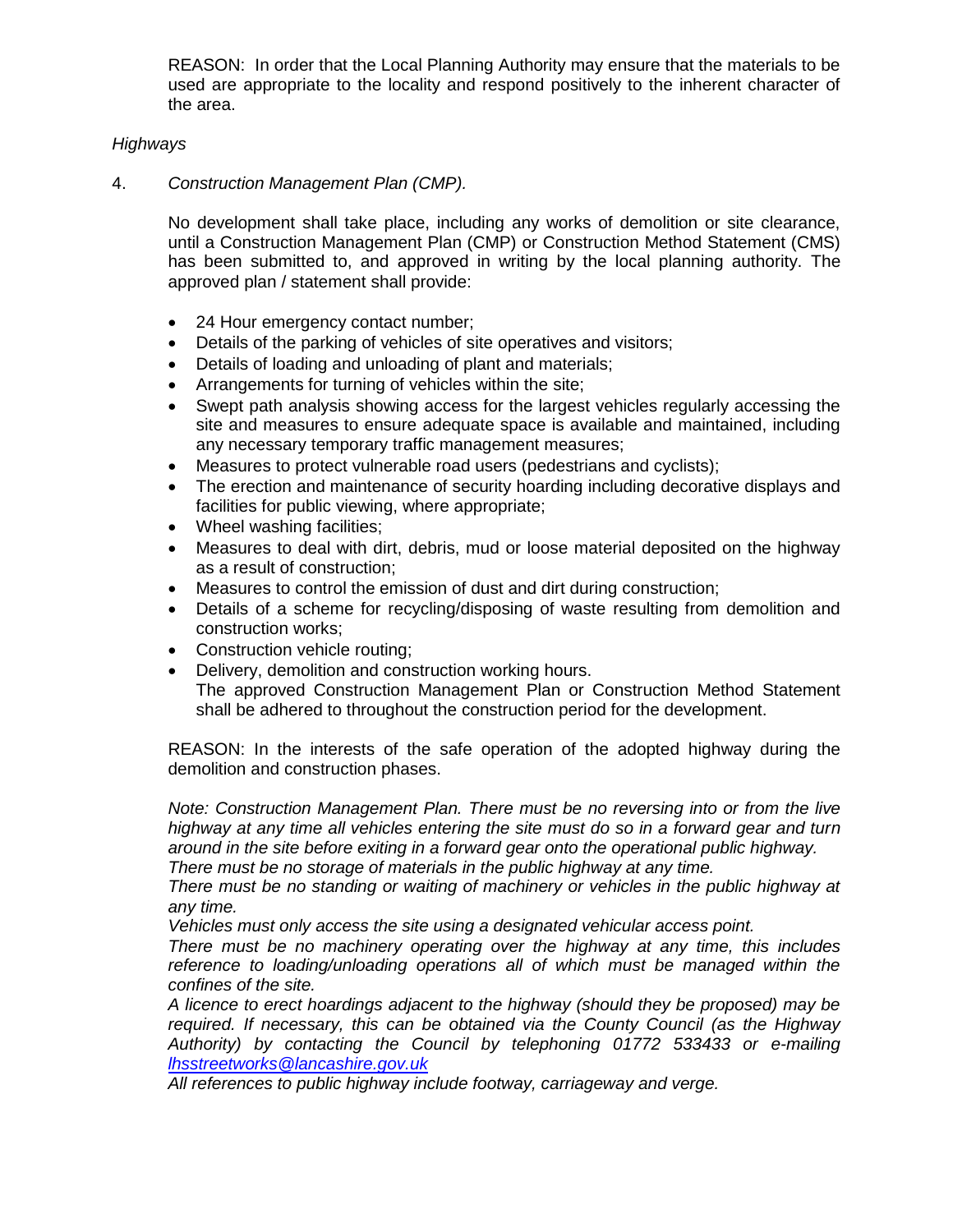## 5. *Construction deliveries outside peak traffic*.

Deliveries to the site shall only be between the hours of 9.30am and 2.30pm Monday to Friday, with no deliveries at weekends of bank holidays

REASON: In the interest of highway safety and to avoid peak traffic on the surrounding highway network.

## 6. *Wheel washing / mechanical road sweeping.*

For the full period of construction facilities shall be available on site for the cleaning of the wheels of vehicles leaving the site and such equipment shall be used as necessary to prevent mud, stones and debris being carried onto the highway. Provision to sweep the surrounding highway network by mechanical means will be available and the roads adjacent to the site shall be mechanically swept as required during the full construction period.

REASON: To prevent stones, mud and debris being carried onto the public highway to the detriment of road safety.

### 7. *New road built to base course level.*

The new estate road shall be constructed in accordance with Lancashire County Council's Specification for Construction of Estate Roads to at least base course level before any development takes place within the site.

REASON: To ensure that satisfactory access is provided to the site before the development hereby permitted becomes operative.

8. No dwelling hereby permitted shall be occupied until that part of the service road which provides access to it from the public highway has been constructed in accordance with the approved plans.

REASON: In the interests of highway safety

### 9. *Management and maintenance of estate streets prior to formal adoption.*

No development shall be commenced until details of the proposed arrangements for future management and maintenance of the proposed streets within the development have been submitted to and approved in writing by the local planning authority. The streets shall thereafter be maintained in accordance with the approved management and maintenance details until such time as an agreement has been entered into under Section 38 of the Highways Act 1980 or a private management and maintenance company has been established.

REASON: In the interest of highway safety; to ensure a satisfactory appearance to the highway's infrastructure serving the approved development; and to safeguard the users of the highway and the visual amenities of the locality.

### 10. *Submission of details adoptable streets.*

No development shall be commenced until full engineering, drainage, street lighting and constructional details of the streets proposed for adoption have been submitted to and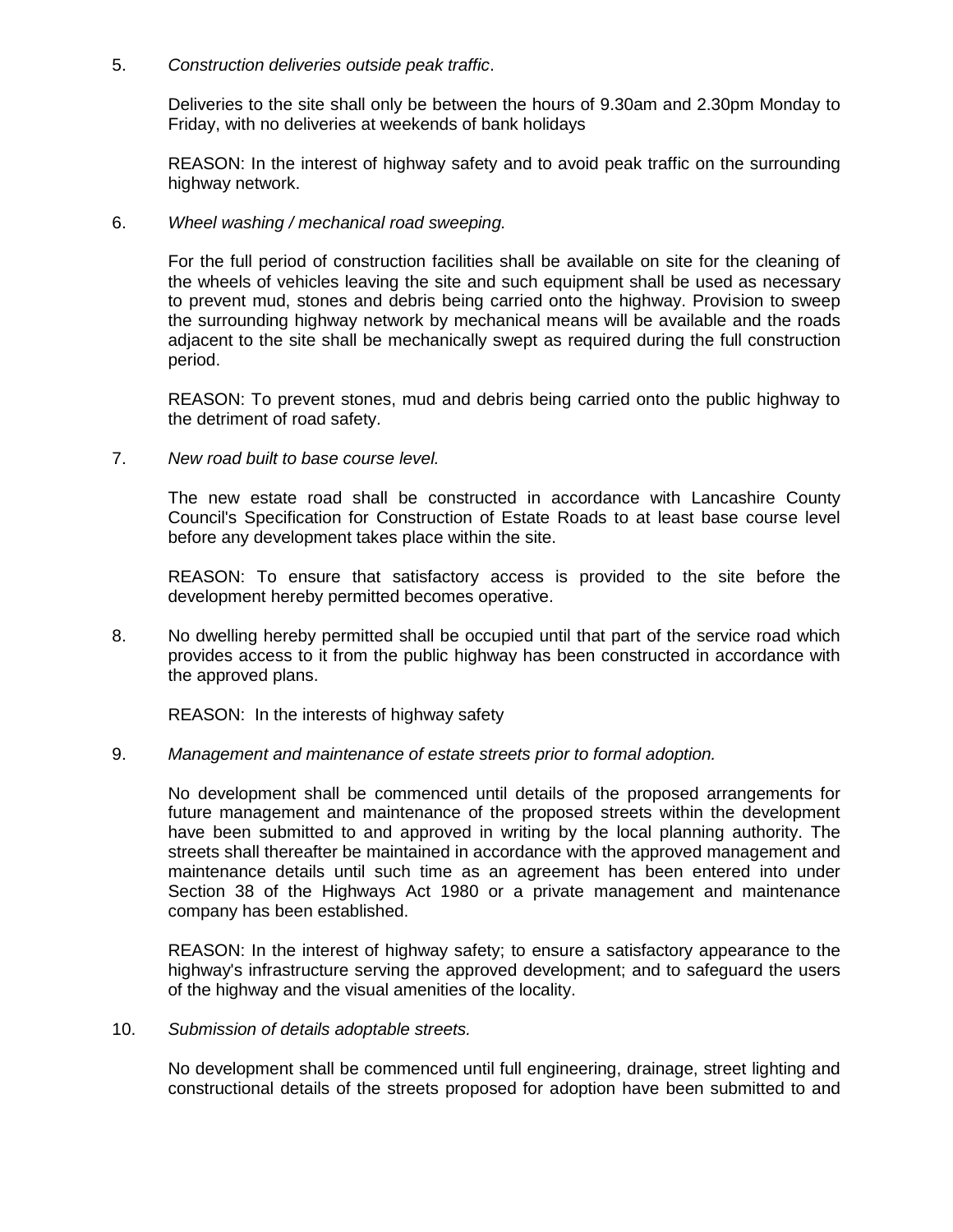approved in writing by the local planning authority. The development shall, thereafter, be constructed in accordance with the approved details.

REASON: In the interest of highway safety; to ensure a satisfactory appearance to the highway's infrastructure serving the approved development; and to safeguard the visual amenities of the locality and users of the highway.

### 11. *Off road parking*.

No dwelling hereby permitted shall be occupied or use commenced until the car/vehicle parking area (and any associated turning space) shown on the approved plans has been completed. The parking (and manoeuvring) area(s) shall thereafter always remain available for parking of vehicles associated with the dwelling. Driveways/vehicle parking areas accessed from the adopted highway must be properly consolidated and surfaced in bound porous materials, (not loose stone, gravel or grasscrete) and subsequently maintained in good working order at all times thereafter for the lifetime of the development.

REASON: To ensure satisfactory levels of appropriately constructed off-street parking are achieved within the development and to avoid unnecessary parking on the highway to the detriment of highway safety

### 12. *Electric vehicle charging points*.

All garage facilities and off street parking shall include provision of an electrical supply suitable for charging an electric motor vehicle.

REASON: To support sustainable transport objectives and to contribute to a reduction in harmful vehicle emissions.

### 13. *Development in accordance with the submitted Flood Risk Assessment*

The development permitted by this planning permission shall be carried out in accordance with the principles set out within the submitted flood risk assessment and outline drainage strategy (reference: 20023 FRA Rev 02, dated: 27<sup>th</sup> August 2021). The measures shall be fully implemented prior to first occupation of any dwelling and in accordance with the timing / phasing arrangements embodied within the scheme..

REASON: To ensure satisfactory sustainable drainage facilities are provided to serve the site in accordance with the Paragraphs 163 and 165 of the National Planning Policy Framework, Planning Practice Guidance and Defra Technical Standards for Sustainable Drainage Systems

### 14. *Final Sustainable Drainage scheme to be submitted*

No development shall commence until a final, detailed surface water sustainable drainage scheme has been submitted to, and approved in writing by, the local planning authority. The sustainable drainage scheme shall be based upon the submitted flood risk assessment and sustainable drainage principles set out in the National Planning Policy Framework, Planning Practice Guidance and Defra Technical Standards for Sustainable Drainage Systems. No surface water shall be allowed to discharge to the public foul sewer(s), either directly or indirectly. The detailed sustainable drainage scheme shall include, as a minimum:

a) Final sustainable drainage plans, appropriately labelled to include: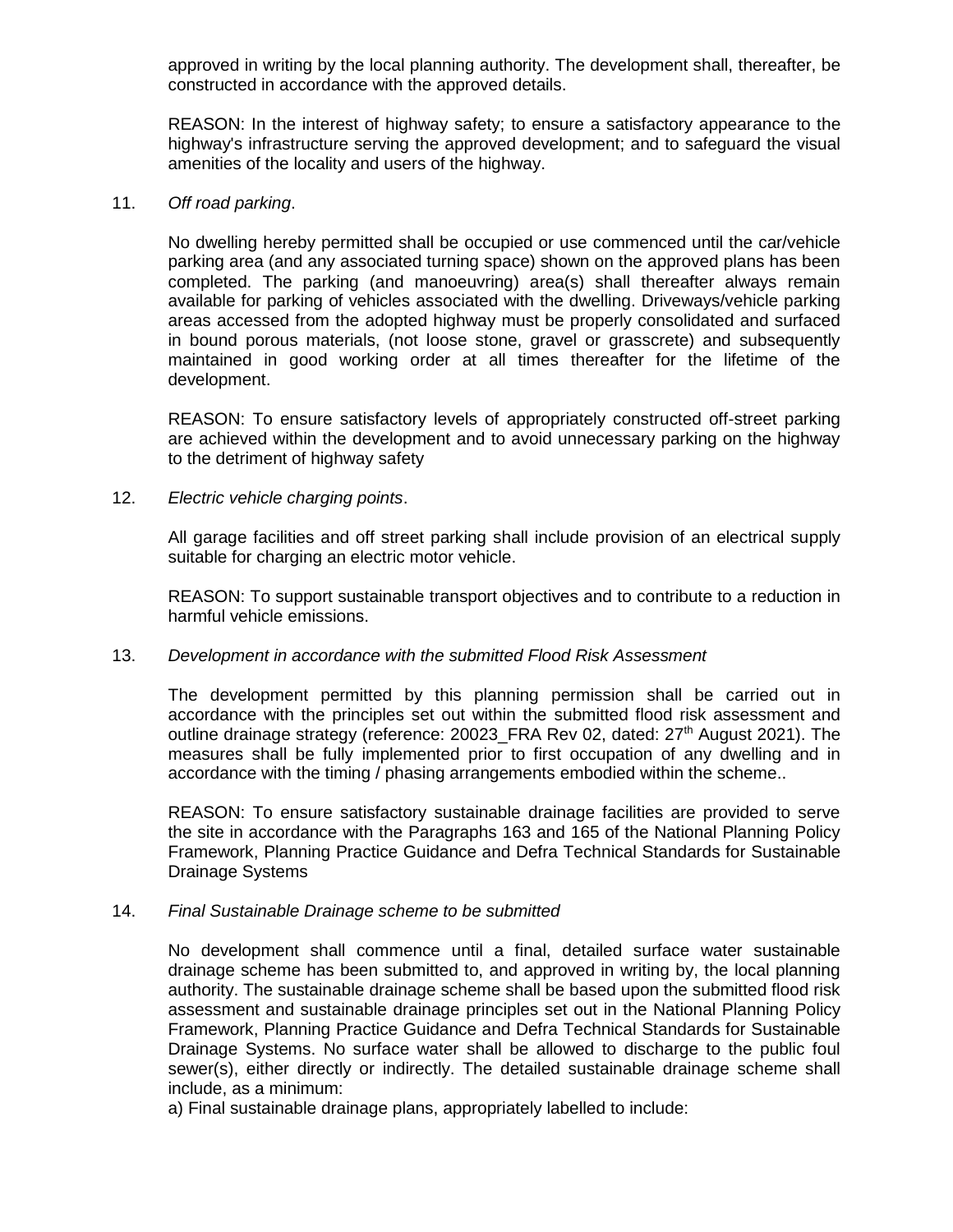i. A final surface water drainage layout plan showing all pipe and structure references, dimensions and design levels.

ii. A plan identifying the areas contributing to the surface water drainage network, including surface water flows from outside the curtilage as necessary.

iii. Details of all sustainable drainage components, including landscape drawings showing topography and slope gradient as appropriate.

iv. Flood water exceedance routes in accordance with Defra Technical Standards for Sustainable Drainage Systems.

v. Finished Floor Levels (FFL) in AOD with adjacent ground levels for all sides of each building.

vi. Details of proposals to collect and mitigate surface water runoff from the development boundary.

vii. Measures taken to manage the quality of the surface water runoff to prevent pollution, protect groundwater and surface waters, and deliver suitably clean water to sustainable drainage components.

b) A full set of sustainable drainage flow calculations for the surface water drainage network.

The calculations must show the full network design criteria, pipeline schedules and simulation outputs for the 1 in 1 year, 1 in 30 year and 1 in 100 year return period, plus an additional 40% allowance for climate change and a 10% allowance for urban creep. Surface water run-off must not exceed a maximum rate of 8.3l/s. The scheme shall be implemented in accordance with the approved details prior to first occupation of any of the approved dwellings.

REASON: To ensure satisfactory sustainable drainage facilities are provided to serve the site in accordance with the Paragraphs 163 and 165 of the National Planning Policy Framework, Planning Practice Guidance and Defra Technical Standards for Sustainable Drainage Systems.

### 15. *Construction Phase Surface Water Management Plan*

No development shall commence until details of how surface water and pollution prevention will be managed during each construction phase have been submitted to and approved in writing by the local planning authority. Those details shall include, as a minimum:

a) Measures taken to ensure surface water flows are retained on-site during construction phase(s) and, if surface water flows are to be discharged they are done so at a restricted rate to be agreed with the Lancashire County Council LLFA.

b) Measures taken to prevent siltation and pollutants from the site into any receiving groundwater and/or surface waters, including watercourses, with reference to published guidance. The development shall be constructed in accordance with the approved details.

### REASONS:

- 1. To ensure the development is served by satisfactory arrangements for the disposal of surface water during each construction phase(s) so it does not pose an undue flood risk on site or elsewhere;
- 2. To ensure that any pollution arising from the development as a result of the construction works does not adversely impact on existing or proposed ecological or geomorphic condition of water bodies.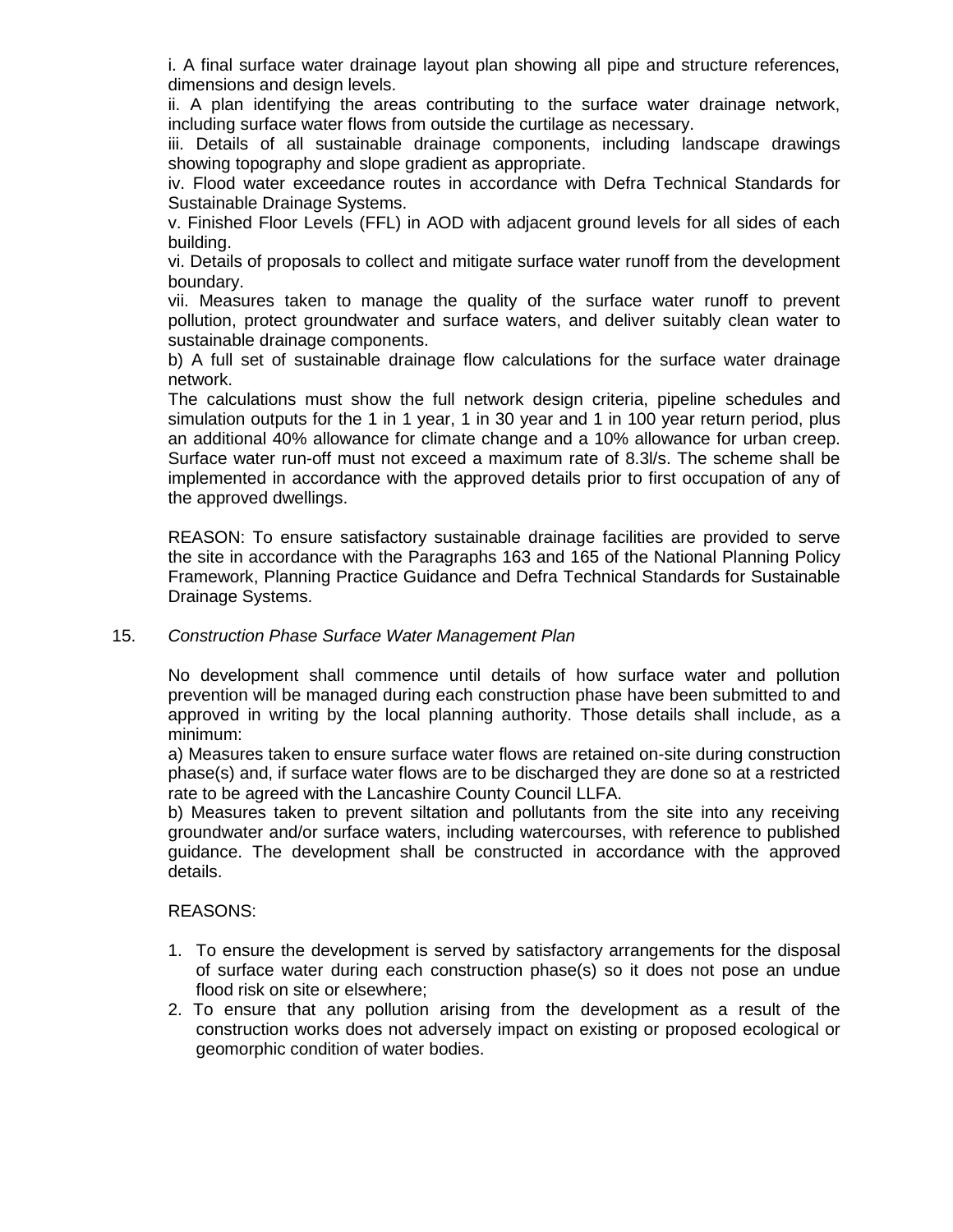16. *Operation and Maintenance Plan & Verification Report of Constructed Sustainable Drainage System*

No building hereby permitted shall be occupied until a Verification Report and Operation and Maintenance Plan for the lifetime of the development, pertaining to the surface water drainage system and prepared by a suitably competent person, has been submitted to and approved in writing by the Local Planning Authority.

The Verification Report must demonstrate that the sustainable drainage system has been constructed as per the agreed scheme (or detail any minor variations), and contain information and evidence (including photographs) of details and locations (including national grid reference) of inlets, outlets and control structures; landscape plans; full as built drawings; information pertinent to the installation of those items identified on the critical drainage assets drawing; and, the submission of an final 'operation and maintenance manual' for the sustainable drainage scheme as constructed.

Details of appropriate operational, maintenance and access requirements for each sustainable drainage component are to be provided, with reference to published guidance, through an appropriate Operation and Maintenance Plan for the lifetime of the development as constructed. This shall include arrangements for adoption by an appropriate public body or statutory undertaker, and/or management and maintenance by a Management Company and any means of access for maintenance and easements, where applicable.

Thereafter the drainage system shall be retained, managed and maintained in accordance with the approved details.

REASON: To ensure that flood risks from development to the future users of the land and neighbouring land are minimised, together with those risks to controlled waters, property and ecological systems, and to ensure that the development as constructed is compliant with and subsequently maintained pursuant to the requirements of Paragraph 165 of the National Planning Policy Framework.

17. *Surface water*

No development shall commence until a surface water drainage scheme has been submitted to and approved in writing by the Local Planning Authority. The drainage scheme must include:

(i) An investigation of the hierarchy of drainage options in the National Planning Practice Guidance (or any subsequent amendment thereof). This investigation shall include evidence of an assessment of ground conditions and the potential for infiltration of surface water;

(ii) A restricted rate of discharge of surface water agreed with the local planning authority (if it is agreed that infiltration is discounted by the investigations); and

(iii) A timetable for its implementation. The approved scheme shall also be in accordance with the Non-Statutory Technical Standards for Sustainable Drainage Systems (March 2015) or any subsequent replacement national standards. The development hereby permitted shall be carried out only in accordance with the approved drainage scheme.

REASON: To promote sustainable development, secure proper drainage and to manage the risk of flooding and pollution.

### 18. *Foul water*

Foul and surface water shall be drained on separate systems.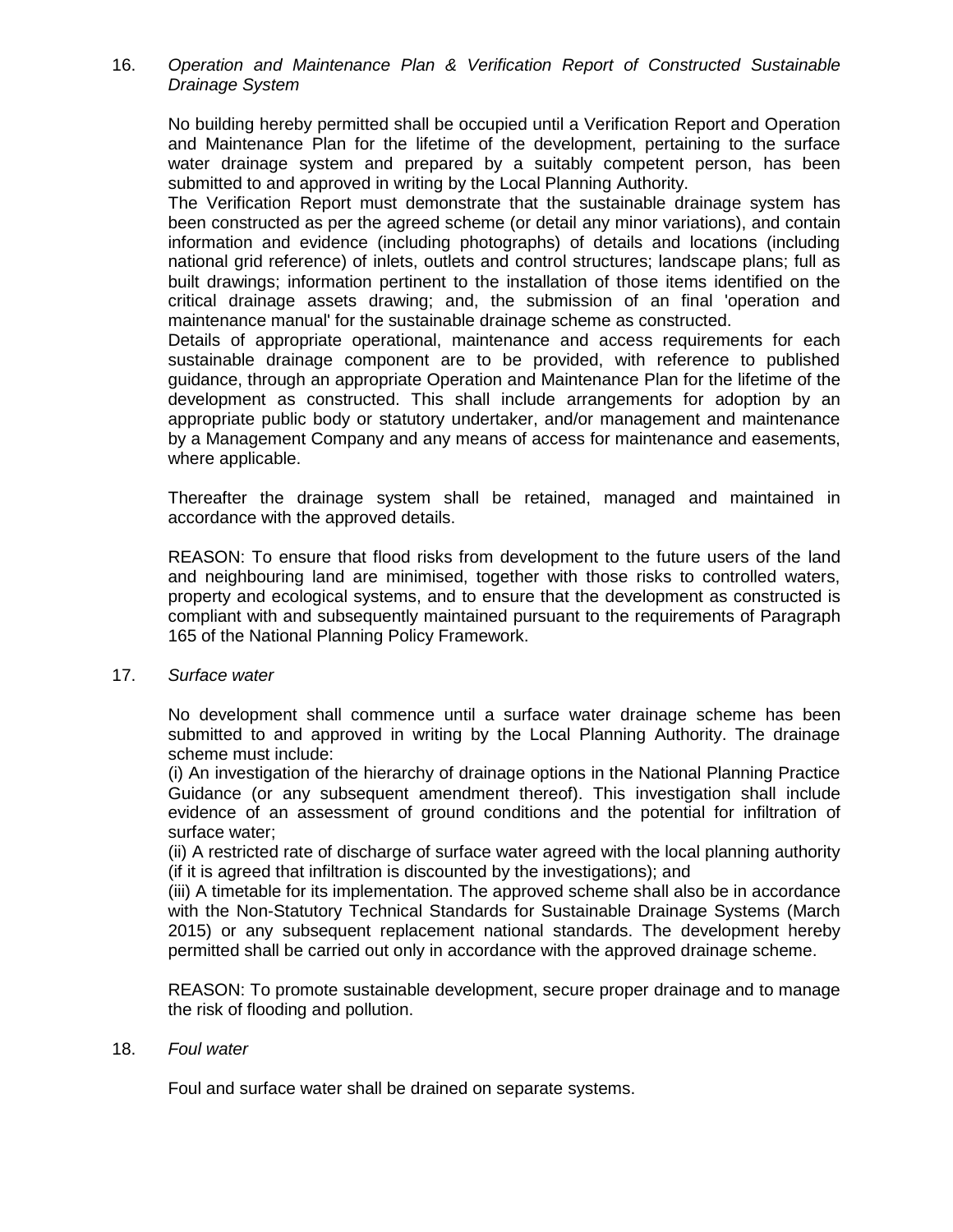REASON: To secure proper drainage and to manage the risk of flooding and pollution.

### 19. *Sewer Protection and Diversion*

No construction shall commence (including any earthworks) until details of the means of ensuring the water main that is laid within the site boundary is protected from damage as a result of the development have been submitted to and approved in writing by the Local Planning Authority in writing. The details shall include a survey that identifies the exact location of all sewers in the red line boundary, the potential impacts on the assets from construction activities (including the construction compound), the impacts post completion of the development on the sewer infrastructure within the site and identify mitigation measures, including a timetable for implementation, to protect and prevent any damage to the sewers both during construction and post completion of the development. Any mitigation measures shall be implemented in full prior to commencement of development in accordance with the approved details and timetable and shall be retained thereafter for the lifetime of the development. In the event that the survey of sewer infrastructure identifies the buildings/plots as within a 3 metre standoff either side of the asset (6 metres in total), the developer shall submit evidence to the Local Planning Authority that a diversion has been agreed with the relevant statutory undertaker and that the approved works have been undertaken prior to the commencement of development.

REASON: In the interest of public health and to ensure protection of the public sewer network.

20. *Landscaping*

The landscaping proposals hereby approved (Drawing: 6516.01 – Rev A) shall be implemented in the first planting season following occupation or use of the development, whether in whole or part and shall be maintained thereafter for a period of not less than 10 years to the satisfaction of the Local Planning Authority.

This maintenance shall include the replacement of any tree or shrub which is removed, or dies, or is seriously damaged, or becomes seriously diseased, by a species of similar size to those originally planted.

All trees/hedgerow shown as being retained within the approved details shall be retained as such in perpetuity.

REASON: To ensure the proposal is satisfactorily landscaped and trees/hedgerow of landscape/visual amenity value are retained as part of the development.

21. *Tree Protection*

During the construction period, all trees to be retained shall be protected in accordance with British Standard BS 5837:2012 or any subsequent amendment to the British Standard to the satisfaction of the Local Planning Authority.

REASON: To protect trees/hedging of landscape and visual amenity value on and adjacent to the site or those likely to be affected by the proposed development hereby approved.